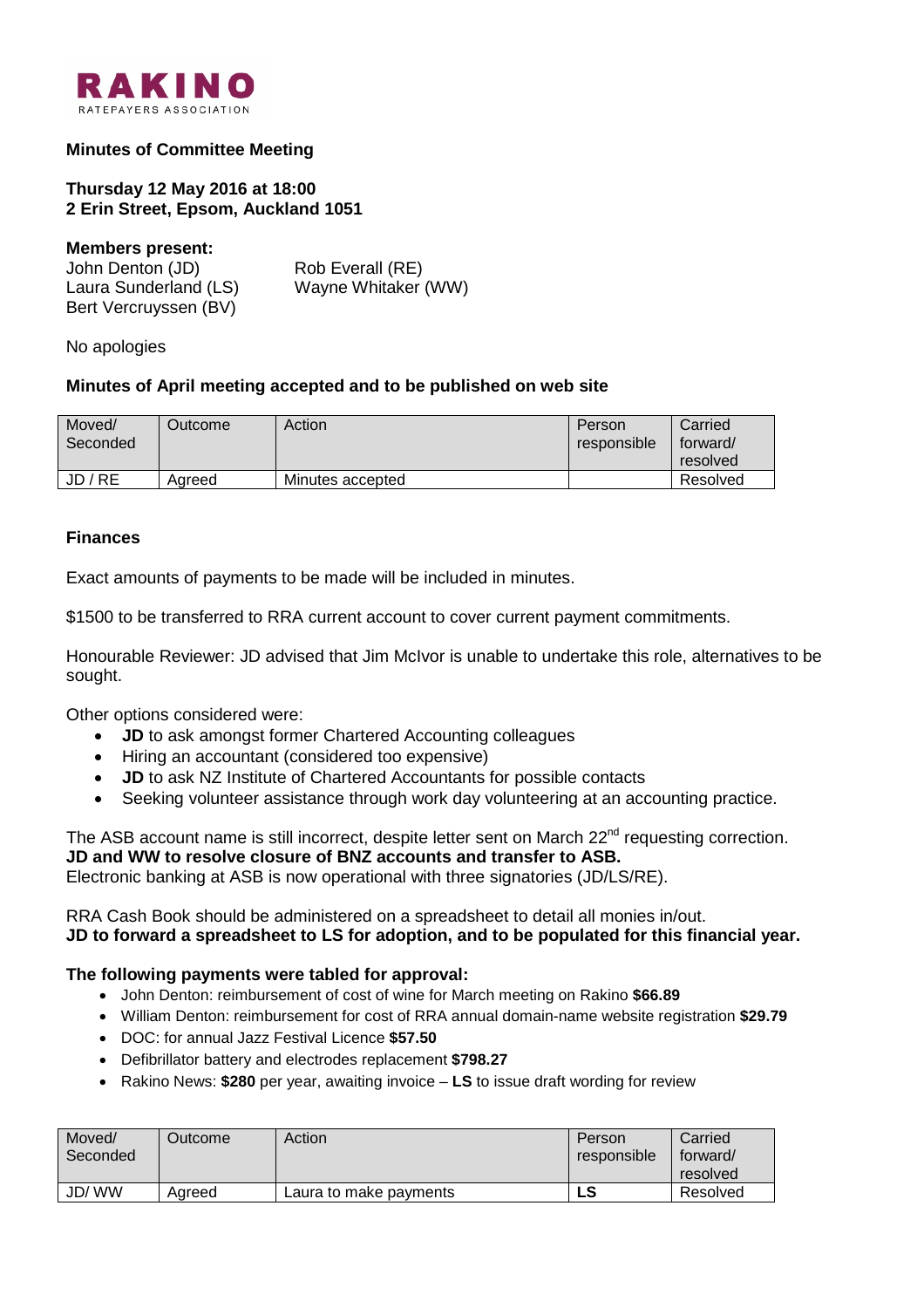

### **Correspondence**

**Kevin Wragge** had asked to attend the Committee Meeting and had been given the option of a 30 minute slot from 6pm. However, he then wrote to advise that he would not be attending.

There continues to be contact with the Committee that is unclear and is confused in its intent; to clarify this it was agreed to create a request template to be filled out by anyone wishing to have an item added to the Agenda and considered / acted upon by RRA. This template will capture (a) the nature of the issue or suggestion and (b) the action or outcomes sought by the correspondent. **LS** to assemble template before next meeting.

There is further concern that some inbound correspondence to the Committee is defamatory to the point of being slanderous in its content and implication, and where copied externally is damaging to the repute of all concerned. The committee determined to withhold specific reaction and continue to act in a professional and open manner in all dealings with all parties.

In this regard, the Committee will contact key agents and agencies such as AT, Council and any other bodies it deals with on a representative basis to clarify those people who act with the mandate of RRA. This will be done by **JD.**

### **FireLords**

Hank Postmaa has recommended that some hoses and components of the Firelords and pump need replacement or augmentation. Rory has been contacted accordingly.

It was agreed that a census of residents' water tanks offering a direct hose coupling (for firefighting) would be useful; also suggest to those residents installing new water tanks that a direct coupling be installed at time of installation. **JD to draft item for next Newsletter.**

Implicit in this would be the understanding that all water expended in any firefighting should be replenished afterwards from other tanks out of goodwill.

| Moved/<br>Seconded | <b>Dutcome</b> | Action                 | Person<br>responsible | Carried<br>torward/<br>resolved |
|--------------------|----------------|------------------------|-----------------------|---------------------------------|
| <b>WW</b><br>LS/   | Aareed         | In next RRA Newsletter | JD                    | Resolved                        |

**Roles of committee members:** document to be recirculated by **JD** and discussed at next meeting

### **Mailboxes:** needs chasing up **RE**

**Defibrillator:** Loan unit now in place on Rakino, our unit is being reprogrammed and will then be returned and swapped back by RE. The existing battery has probably a year of life remaining, so the new battery will be lodged with Bev Postmaa as first aid person, pending fitment when the battery level falls to just one bar on the meter.

**Hank Postmaa will be asked to check the battery level as an integral part of his Firelord round of checks (LS) and once agreed, this should be added to the role description (JD) Clarify with Hank whether a battery is needed for the Community Hall generator and clarify his timeline for phone box repair (LS)**

**Vision and Strategy for Rakino:** 

### **Workshop to be held on Saturday 25 June (JD to facilitate)**

**RE** to liaise with Jenny Chilcott (Auckland Council) over commonalities with HGI Waste Plan strategy.

### **Liability insurance**

**JD** to make further enquiries about **Liability insurance** and present quotes (\$100k, \$250k, \$500k) to a full meeting of membership.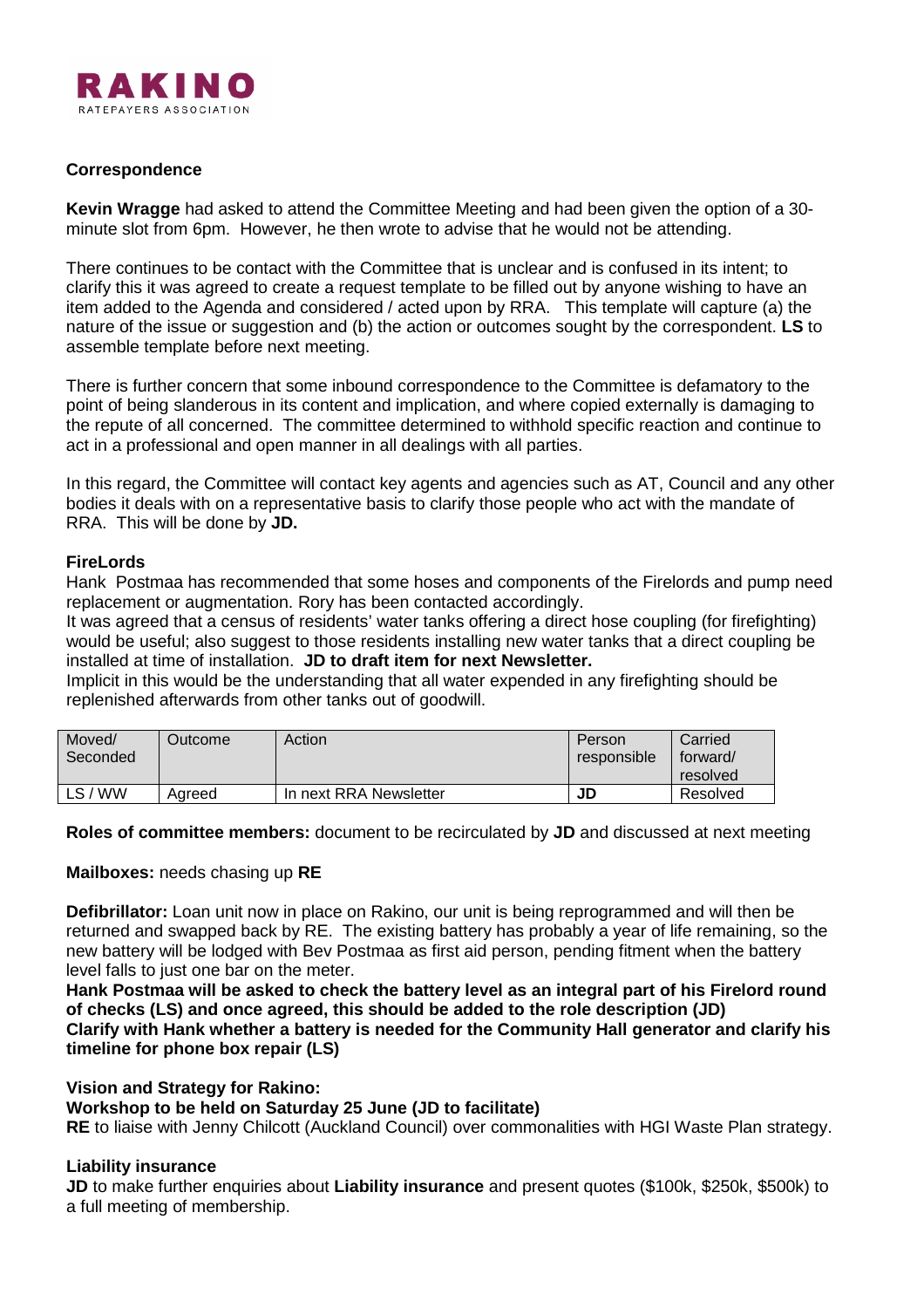

**Trustees: JD** to contact John Vague and progress the appointment of an additional trustee (not a RRA Committee member).

**Membership Database: RE** has work-in-progress, including inputs from the Council database (pending).

**Membership Subscription Request: RE** proposed working draft, to be circulated for the Committee to improve and resolve. Feedback to RE.

**Website: JD** to follow up links to 'Friends of Rakino' Facebook page.

**Bokashi Bins: RE** has sold \$880 of bins and \$20 of Zing with stocks of both now in the storage cupboard of the Community Hall. The AT Licence remains outstanding.

**Broadband:** no further progress to report, ongoing **(RE)**

**Community Hall renovation:** waiting on clearance of land title issues (Auckland Council). **RE** to maintain liaison with Roger Matthews and convene meeting.

**Grant and Funding applications: WW** suggested applying for a grant for public seating at various viewpoints. To be investigated (**WW**).

**Welcome process for newcomers to the island: BV** to compile a list of what he would have found useful as a newcomer to Rakino to start us going.

**BV** to ask Council about possibility of including flyers in Rates demands or scheduled surveys issued to ratepayers on Rakino.

**Call for volunteers to assist with transportation of trees and plants being organized by Kevin Wragge:** to be published on website and Facebook when final details are known, can also email. (**LS**)

**Moorings:** Auckland Harbour Master (AT) is willing to assist with a review of moorings holders to ensure fair play to all property owners who are wait-listed for a mooring. **RE to liaise.**

**Signage in West Bay**: It was agreed to proceed with the existing sign duly modified to detail 'You Are Here' appropriately. **RE** to liaise with Jeff Cook.

**Signage for the upper end of the DOC track** still to be resolved to replace temporary signs **(RE)**

**New RRA Sign required for the Community Hall** to replace the existing sign and suggestion box – **JD** to draft suitable wording (principally to promote the website) and **RE** to then seek costing and artwork from Rilee Signs.

## **Meeting closed at 20:20**

Supplemental: Kevin Wragge had tabled a suggestion on  $11<sup>th</sup>$  May for the process of seeking new nominations to join the RRA Committee for the coming year. This was not discussed at this meeting but receipt was acknowledged and it will be carried forward to the next meeting.

### **Next Committee Meeting: Thursday 9 June, commencing 18:00, Dilworth School, Epsom.**